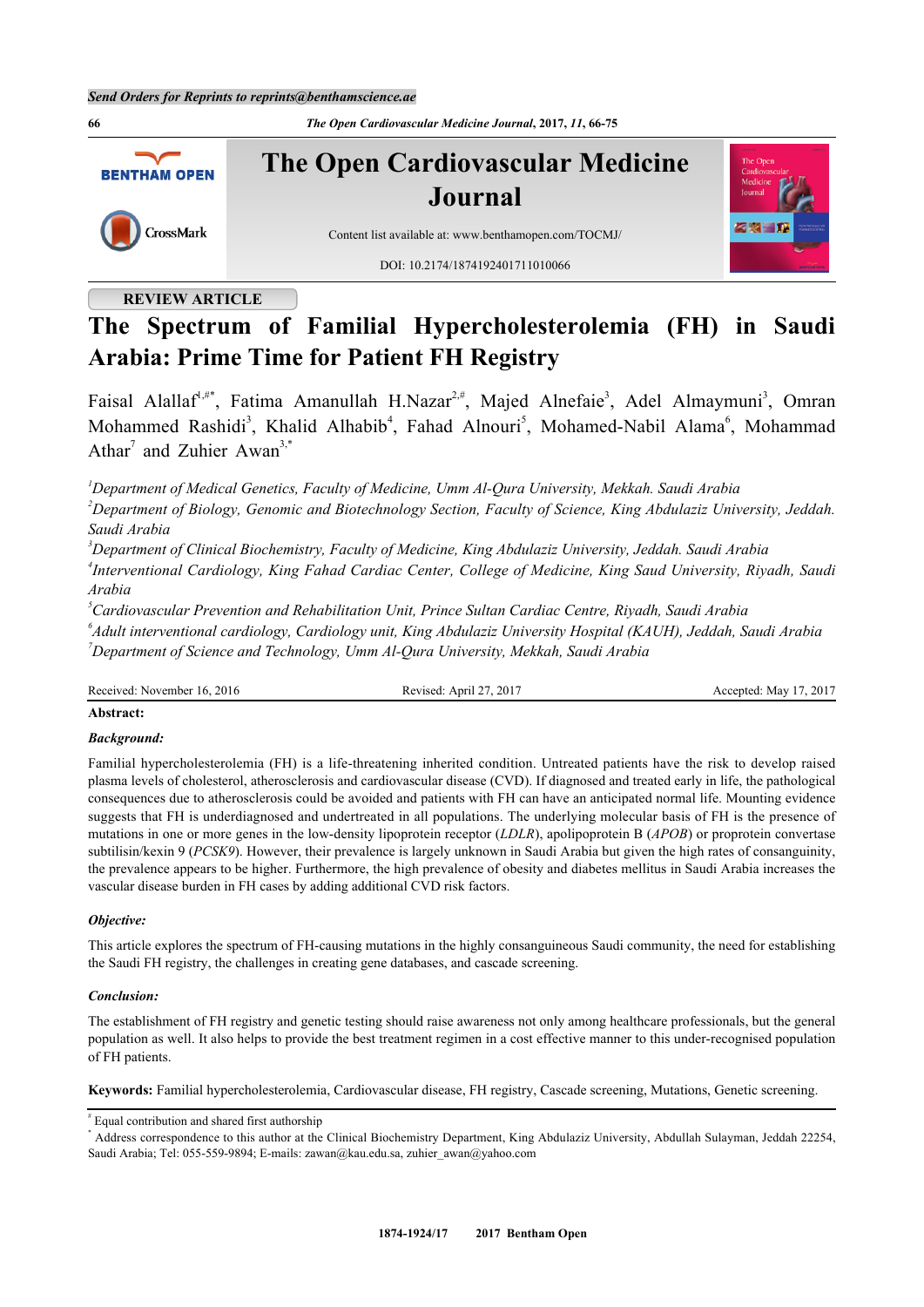# **1. FAMILIAL HYPERCHOLESTEROLEMIA (FH)**

FH is a monogenic disorder of lipid metabolism that plays a key role in developing cardiovascular disease (CVD). Affected individuals have isolated high serum cholesterol and low-density lipoprotein-cholesterol (LDL-C) levels (1). The disease is primarily inherited in an autosomal dominant (AD) manner, but it also has an autosomal recessive AR mode of inheritance. Genetic mutations in one or more genes could be the cause of FH. The established AD genes are: low-density lipoprotein receptor (*LDLR*) [\[1](#page-6-0)], apolipoprotein B-100 (*APOB*) [\[2](#page-6-1)] or proprotein convertase subtilisin/kexin type 9 (*PCSK9*)[[3\]](#page-6-2). Mutations in one allele of either of these genes may lead to the heterozygous FH (HeFH) phenotype and mutations in both alleles may lead to the more severe homozygous FH (HoFH) phenotype. The LDL receptor adaptor protein 1 (*LDLRAP1*) gene is responsible for the AR form of FH [[4\]](#page-6-3). The AR form of FH has clinical similarity to both HeFH and HoFH with intermediate LDL-C levels if both alleles are affected. However, a normal lipid profile is seen in parents, hence the AR pattern, and a greater response to lipid-lowering treatment are achieved in these patients [[5\]](#page-6-4).

Considering that molecular defects occur in two alleles of the gene locus, HoFH individuals normally show a conspicuously increased amount of total serum cholesterol (>500 mg/dL, 13 mmol/L) and LDL-C levels (>450 mg/dL, 11.7 mmol/L) [\[6](#page-6-5)]. The accumulation of cholesterol leads to characteristic cutaneous lesions in the form of xanthoma tendinosum of the hands and feet, xanthelasmata around the eyelid and corneal arcus earlier in life [\[7,](#page-6-6) [8\]](#page-6-7). Myocardial infarction (MI) and sudden cardiac events can occur prematurely in adolescence due to atheroma of the coronaries, aortic root and valve [\[9](#page-6-8)]. Patients with a null mutation of the *LDLR* gene, resulting in no protein product, have a higher susceptibility to CVD than those mutations that alter the gene sequence and partially disrupts LDL receptor function [[8](#page-6-7), [10\]](#page-6-9). In contrast, HeFH commonly presents with lower serum cholesterol (250-450 mg/dL or 6.5-11.6 mmol/L) and LDL-C (200-400 mg/dL or 5.2-10.4 mmol/L) levels than HoFH [[5\]](#page-6-4). They demonstrate the above clinical symptoms with slower progression of their disease. Patients with HeFH usually develop premature CVD before age 55 for men, and 60 for women. HeFH men tend to suffer from CVD than HeFH women probably due to sex-related hormonal factors [[11\]](#page-6-10).

#### **2. CLINICAL AND LABORATORY DIAGNOSIS**

Biochemical screening tests alone are not sufficient to confirm the presence of FH; this is due to the fact that cholesterol levels in the blood vary with several contributing factors such as, gender, age, ethnicity, certain drugs, physiological and pathological conditions. Indeed, the range of cholesterol values in FH cases overlap with non-genetic multifactorial hypercholesterolemia and may lead to a false negative or false positive diagnosis [[12\]](#page-6-11). There are at least 4 widely used diagnostic systems used for the diagnosis of FH; the Simon Broome Register Group (United Kingdom) [\[13](#page-6-12)], the Dutch Lipid Clinic Network (DLCN) [[14](#page-7-0)], the Make Early Diagnosis to Prevent Early Deaths (MEDPED) criteria (USA) and the one released by the European Atherosclerosis Society [[15](#page-7-1)]. These diagnostic criteria rely mainly on; very high total cholesterol or LDL-C levels on repeated measurements. The Simon Broome and DLCN criteria, in addition to lipid parameters, take in consideration the presence of xanthomas, molecular diagnosis and a family history of some signs and symptoms of dyslipidaemia. Molecular genetic testing is based on direct DNA sequence analyses using a capillary method or high-throughput next-generation sequencing (NGS)-based method. Large insertions/deletions detection is usually done by the multiplex ligation-dependent probe amplification. Once a causative mutation is discovered in the index case, a cascade screening should be performed at least to the first degree relatives to demonstrate the dominant pattern of inheritance.

# **3. GENETICS OF FH**

As mentioned earlier, mutations in one allele described above may lead to the HeFH phenotype while mutations in both alleles may lead to the HoFH phenotype. Few rare cases are 'double heterozygotes', *i.e.* they carry 2 different mutations of the aforementioned genes, which may lead to an intermediate phenotype between HeFH and HoFH [[16\]](#page-7-2). Compound heterozygous mutations cases can also occur due to different allelic variations on the same gene loci.

To further illustrate the complexity of FH genotype, only loss-of-function mutations in the *LDLR* and *APOB* genes and only gain-of-function mutations in the *PCSK9* gene cause the disease. About 85% of FH cases are attributed to lossof-function mutations in the *LDLR* gene [[17\]](#page-7-3). More than 1700 different mutations in the *LDLR* (p13.1-p13.3) gene have been described so far [[18](#page-7-4)] and registered in online gene databases<http://www.ucl.ac.uk/ldlr/Current>[[19](#page-7-5)]. The *LDLR* database includes different types of mutations; single-nucleotide polymorphism, insertions/deletions, copy number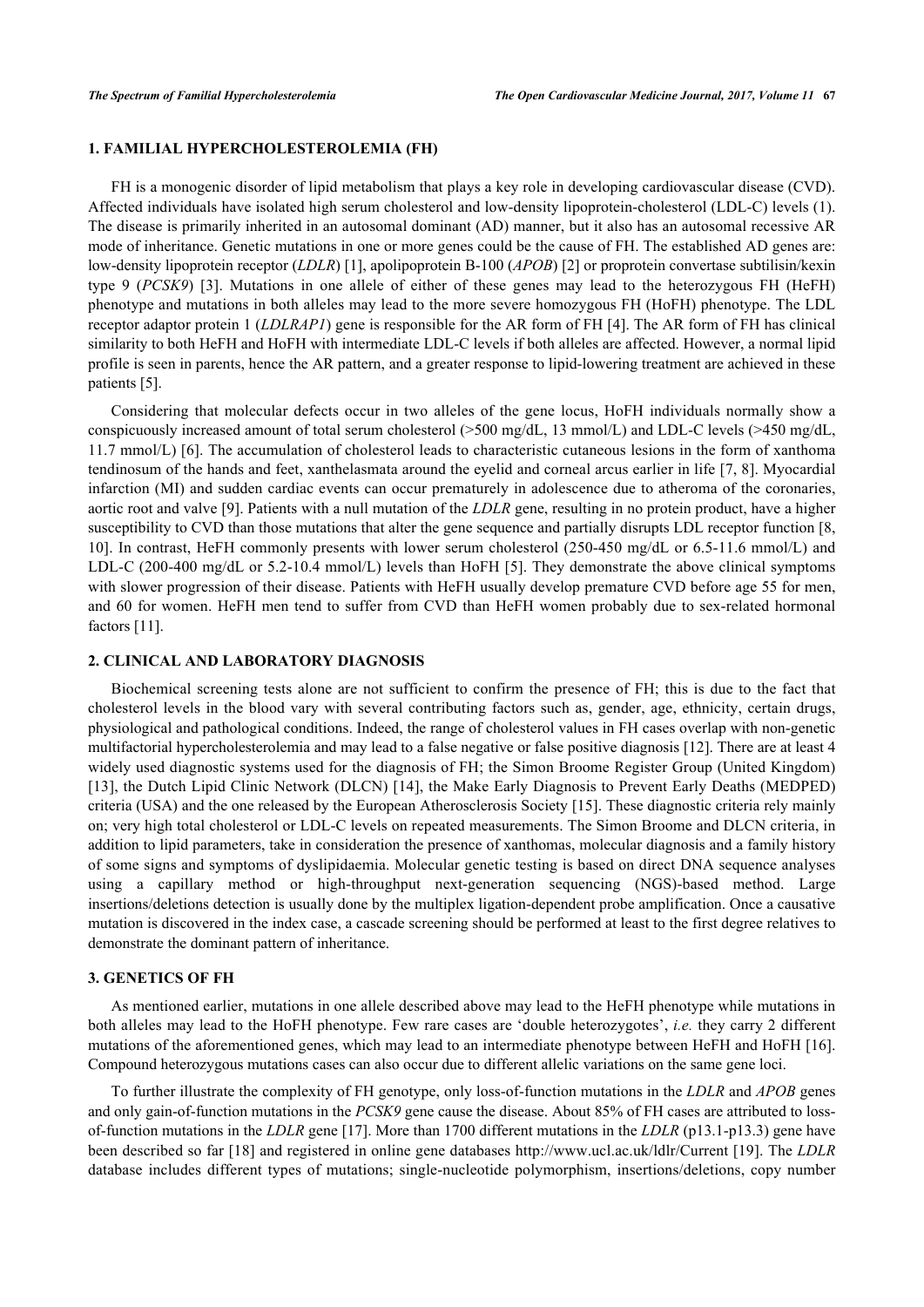#### **68** *The Open Cardiovascular Medicine Journal, 2017, Volume 11 Alallaf et al.*

variations and splicing sites defects. These mutations have the ability to disrupt the functional domains of the LDLR protein affecting its function to establish a normal initiative complex combining the receptor with the LDL-C particle.

Apolipoprotein B-100 (ApoB-100) is the ligand protein for the LDLR, encoded by the gene *APOB* that is mapped to the short arm of chromosome 2 (p24). *APOB* mutations account for <5% of FH cases [[20\]](#page-7-6). Defects in this protein result in ligand affinity reduction for the LDLR, which results in poor clearance of LDL-C from the circulation allowing for hypercholesterolemia independent of the LDLR activity [[21\]](#page-7-7).

In less than a decade, mutations in a third gene located on the short arm of chromosome 1 (p34.1-p32) have been identified to be responsible for nearly 1% of monogenic FH cases [[22\]](#page-7-8). The *PCSK9* gene produces an enzyme used to be known as "neural apoptosis-regulated convertase 1", which has been associated with the LDLR protein degradation in the lysosome thus preventing it from recycling [[3\]](#page-6-2). More than a handful of different gain-of-function mutations have been reported in the *PCSK9* gene which can cause increased degradation of LDLRs, minimising the numbers of receptors on the cell surface and causing monogenic FH.

*LDLRAP1* loss-of-function mutations result in a rare form of AR FH. The gene is mapped on the short arm of chromosome 1p35-36.1 [\[23\]](#page-7-9). In addition, genome-wide association studies have shown a strong association between Apolipoprotein E (*APOE*) p.Leu167del and the AD hypercholesterolaemia phenotype in a large family. Awan *et al.* [\[24](#page-7-10)] reported a mutation in the *APOE* gene associated with the classical autosomal dominant hypercholesterolemia (ADH) phenotype from a proband of an Italian origin which confirmed the observation of Marduel *et al.* and suggesting *APOE* gene as the 4th locus in ADH [[25](#page-7-11)]. Other candidate genes have also been attributed to causing FH phenotype including *ABCA1, APOA2, APOC3, PON2, APOC2 and LPL*.

#### **4. EPIDEMIOLOGICAL GENETICS OF FH**

In most investigated Western populations, HeFH is perceived to affect approximately 1 in every 200 to 500 individuals [\[26](#page-7-12)] with an estimated one case in each million individuals for HoFH [\[26](#page-7-12), [27](#page-7-13)]. However, recent studies have changed this perception and shown that FH is under diagnosed in most populations [[14](#page-7-0)]. The Copenhagen General Population Study, a sample from a random European general population, included 69,016 individuals with HeFH diagnosed using the DLCN criteria. This finding suggested that HeFH prevalence according to DLCN criteria may reach 1 in every 200 individuals [[14\]](#page-7-0), or, for molecularly defined HeFH, one in 244 [\[28](#page-7-14)]. Consequently, HoFH may rise to one in every 300,000 individuals.

FH prevalence is greater with founder effects in geographically isolated regions, where the practice of consanguineous marriage increases the risk. Founder effects for FH were seen among French Canadians [\[29](#page-7-15)], Jews [[30\]](#page-7-16), South African Afrikaners [[31](#page-7-17)], Lebanese [\[32\]](#page-7-18), Indians [\[33\]](#page-7-19), Tunisians [\[34](#page-8-0)], Icelanders [\[35](#page-8-1)] and Finns [[36\]](#page-8-2) among whom the frequency of *LDLR* mutations is higher than the general population. The Lebanese p.Cys681X mutation accounts for 82% of the FH cases in the Lebanese population [\[37](#page-8-3)]. Remarkably, the frequency of HoFH cases is 10-fold higher in Lebanon than in neighbouring nations.

Up to date, there is no genetic epidemiological study conducted for the frequency of FH in Saudi Arabia. Based on the 2015 population census (<http://www.stats.gov.sa/en/node>, Accessed April 2017), the predicted prevalence of FH in Saudi Arabia is expected to range from 158,712 to 63,485 cases of HeFH, based on the rate of 1:200-500, and 53 to 106 cases of HoFH based on the rate of 1:300,000-600,000 Fig. (**[1](#page-2-0)**). The data available for the prevalence of FH in Saudi Arabia is limited due to the lack of national registries and genetic screening for FH. Currently, >80 clinically and molecularly confirmed HoFH are being treated with LDL-apheresis every 2 weeks in a single centre in Riyadh (capital of Saudi Arabia) and another centre is being initiated to deal with the increasing demand for such service (personal communication), which supports the predicted numbers given Fig. (**[1](#page-2-0)**).

## **5. SPECTRUM OF MUTATIONS CAUSING FH IN SAUDI ARABIA**

<span id="page-2-0"></span>Only a few reports on the molecular aspects of FH were related to Saudi individuals (38)(39)(40)(41)(42). A systematic review to collect all FH-related mutations reported in the Saudi populations resulted in 21 variants mapped to 3 genes; *LDLR*, *APOB* and *PCSK9*. As expected, the majority of these variants were in the *LDLR* gene (>80%) Fig. (**[2](#page-3-0)**), and only 2 mutations among these were found to be *novel* variants in the *LDLR* gene; c.1332dup (p.D445\*) (39) c.2026delG (p.G676Afs\*33) (41) .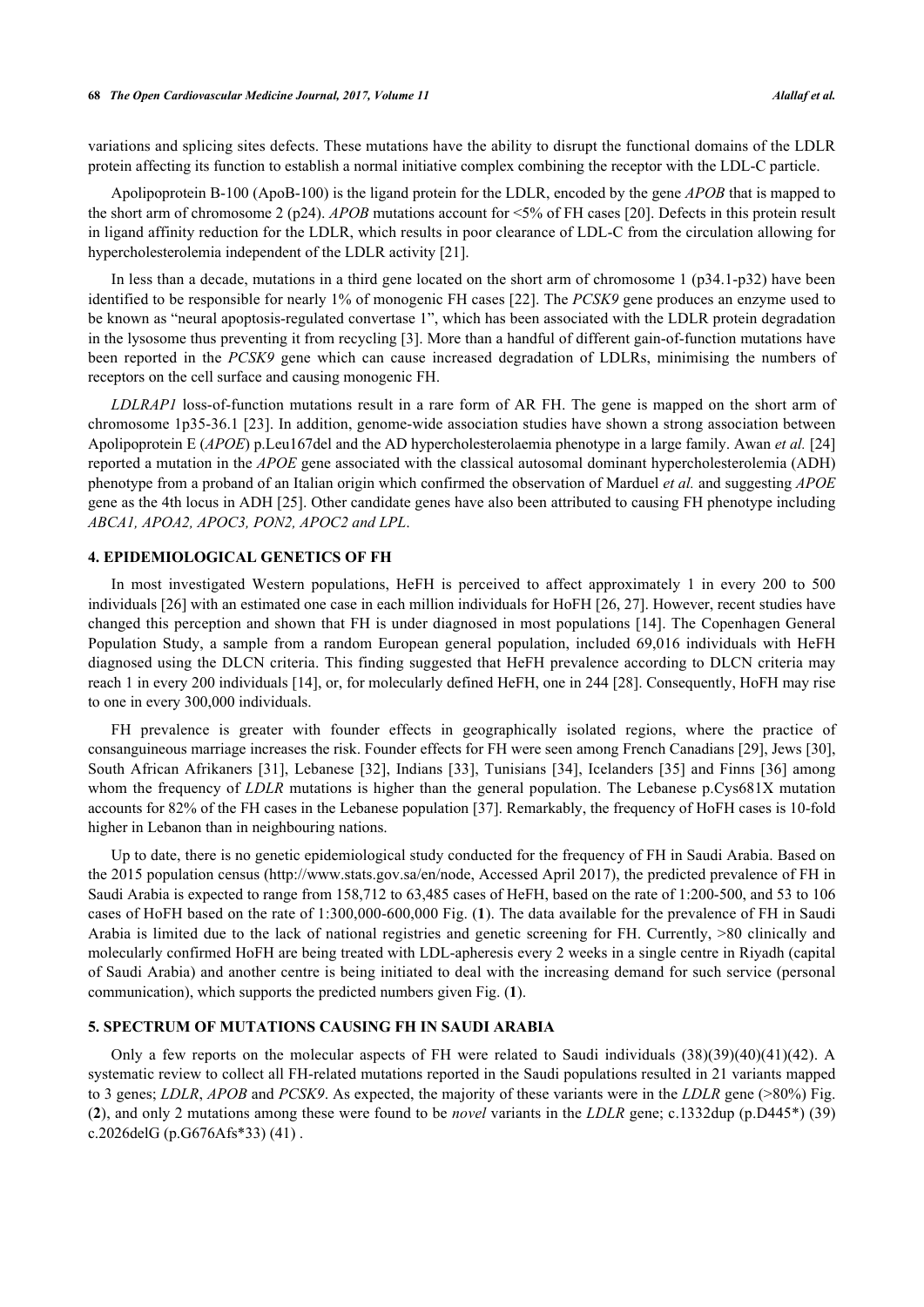

<span id="page-3-0"></span>**Fig. (1).** Estimated prevalence of Familial Hypercholesterolemia in Saudi Arabia. **A.** Expected Heterozygous Familial Hypercholesterolemia (HeFH) cases. **B.** Expected Homozygous Familial Hypercholesterolemia (HoFH) cases.



**Fig. (2).** Graphical representation of FH-related variations in the LDLR gene reported from the Saudi population.

On the basis of several studies, one should expect to find *APOB* and *PCSK9* variant in a smaller percentage of FH Saudi patients. Variation in the PCSK9 gene was found to be the second most common and variation in *APOB* gene were among the least common (Unpublished data; Dr Faisal Alallaf, Umm Al-Qura University: Medical genetic laboratories). No evidence of large deletions or duplications in the *LDLR* gene were associated with the presence of FH disease nor FH-related *LDLRAP1 or APOE* mutations were found.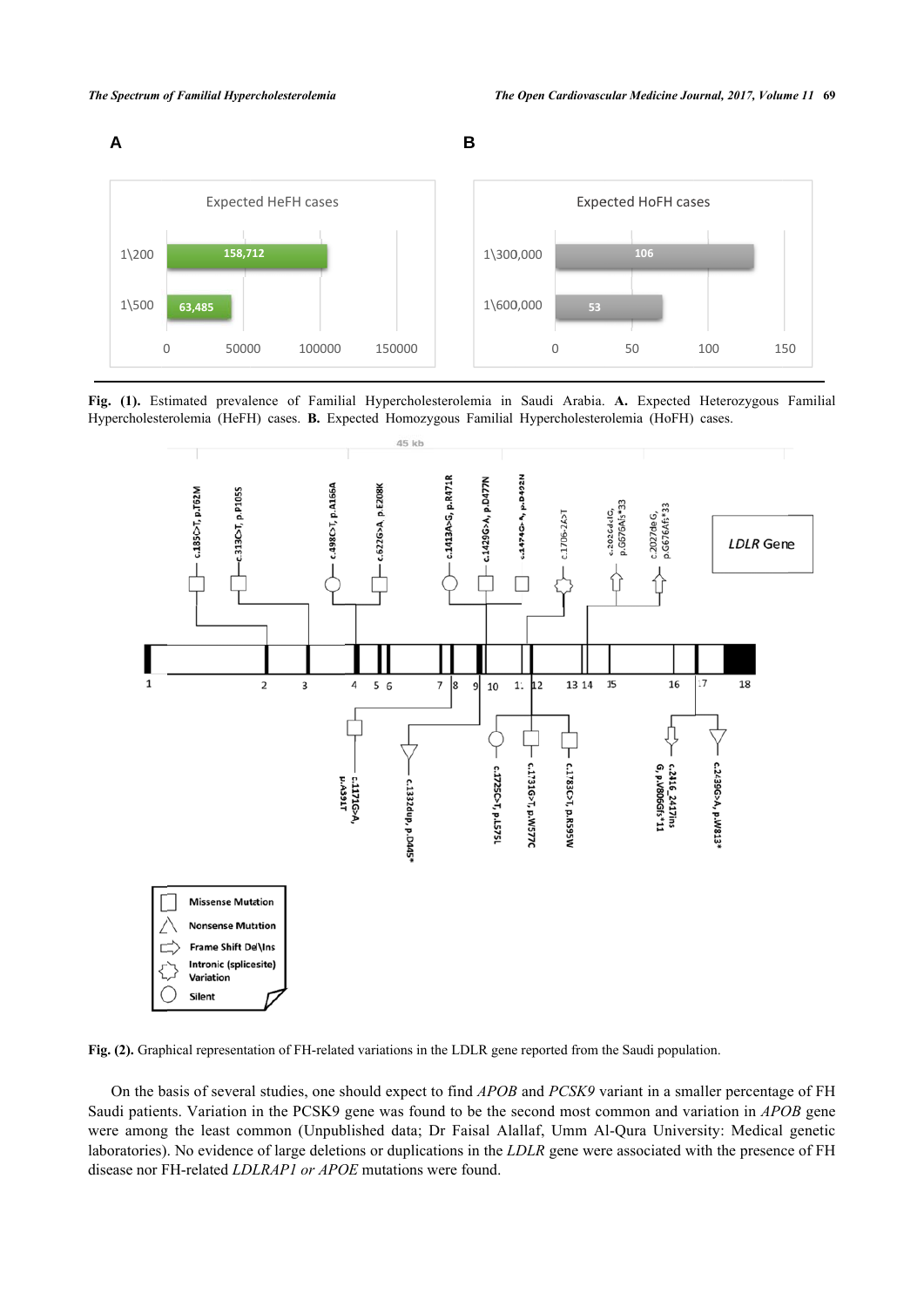From our clinical and molecular observation of FH cases, founder mutations were expected to originate from certain tribes in the central, northern and western region of Saudi Arabia [[42\]](#page-8-4).

The expected high prevalence of FH predicted from the high number of treated HoFH in Saudi Arabia, emphasise the urgent need for an FH registry as a preventive measure toward decreasing the number of HoFH. Indeed, both consanguineous and non-consanguineous high-risk individuals should be advised to have counselling and a genetic testing before having offspring and an immediate screening should be done for those children whom parents are clinically and molecularly confirmed FH cases.

# **6. MANAGEMENT OF FH**

In contrast with secondary hypercholesterolemia, primary FH does not usually respond to diet. However, diet low in saturated fat is an important part of the management of FH together with lifestyle modification and smoking cessation. A common pharmacological strategy would be to combine statin-based treatment with other lipid-lowering medications with a different mechanism. For example, a statin might be combined with a cholesterol absorption inhibitor or a bile acid sequestrant which both work in the intestine to prevent cholesterol absorption [\[44,](#page-8-5) [45](#page-8-6)]. The FDA also approved PCSK9 inhibitor antibodies, neutralising circulating PCSK9, a protein associated with LDLR degradation in the liver for the treatment of FH patients [[46\]](#page-8-7). These monoclonal antibodies are not expected to work in HoFH with *LDLR* nullmutations, given the mode of action of PCSK9 on the LDLR protein which requires a functional LDLR. LDL apheresis (or lipoprotein apheresis) can be used in all mutations causing HoFH as well as severe HeFH and pregnant FH patients. This bimonthly or monthly dialysis-like procedure clears the blood from excess lipoprotein. Apheresis treatment duration lasts between 2 to 3h and usually reduces the LDL-C level by about 70% [[47](#page-8-8)]. Unfortunately, LDL particles increase over time, therefore, repeated treatment is required. At the present time, there is only 1 active LDL-apheresis centre in Saudi Arabia.

Recently, microsomal triglyceride transfer protein (MTP) inhibitors (lomitapide) and oligonucleotide developed against Apo-B 100 mRNA (mipomersen), have been approved in some countries for HoFH treatment [[48\]](#page-8-9). However, the effectiveness of aforementioned drugs were not assessed in non-HoFH patients, and their effects on cardiovascular morbidity and mortality remain unknown. In addition, the cost effectiveness and safety of these treatments are inferior to LDL-apheresis and PCSK9 inhibitors, which may limit their future use.

Finally, liver transplantation is an effective, yet invasive, treatment for HoFH based on a small number of interventions [\[49](#page-8-10)]. This option works by replacing dysfunctional LDL receptors with functional ones, leading to nearly normal LDL metabolism [[49](#page-8-10)]. Khalifeh *et al* [[50](#page-8-11)] performed a successful liver transplantation to a HoFH patient, who was born to first-degree Lebanese cousins. Two of the most common complications following liver transplant are rejection and infection. Therefore, other treatments as stated above are now available which are more effective and less invasive.

# **7. THE NEED TO ESTABLISH A SAUDI FH REGISTRY**

The World Health Organization (WHO) defined patient registry as a collection of documents containing intrinsic/specific information about the state of health of individuals arranged in a systematic and comprehensive way, in order to serve a predetermined scientific, clinical or policy purpose [\[51\]](#page-8-12). The relatively low reporting of FH with the higher prevalence of CVD in Saudi Arabia [[52](#page-8-13)] prompted us to initiate a patient database as a preventative measure toward reducing the incidence of CVD.

The FH registry aims toward raising awareness of FH among the population with the hope of decreasing the consequences of this condition in the long term and eventually lowering morbidity and mortality. Determining the exact cause and pathogenicity of the condition aids in preventing the complications. Moreover, understanding the genetic predisposition of such disorder provides an early intervention, thus early management. Furthermore, it will help determine the most common known mutation\variant among the Saudi population and identify population-specific novel mutations aiding future rapid molecular diagnosis. The database will allow different users to perform entries, including clinical and genetic service providers, to have a centralised system for ease of access from any location. Distinct privileges will be assigned to control access, yet the system will allow specific tasks related to education to be executed by general users. Researchers and other third parties, such as other registries, can access de-identified data through the consultative body, research ethics committees and the data stewards.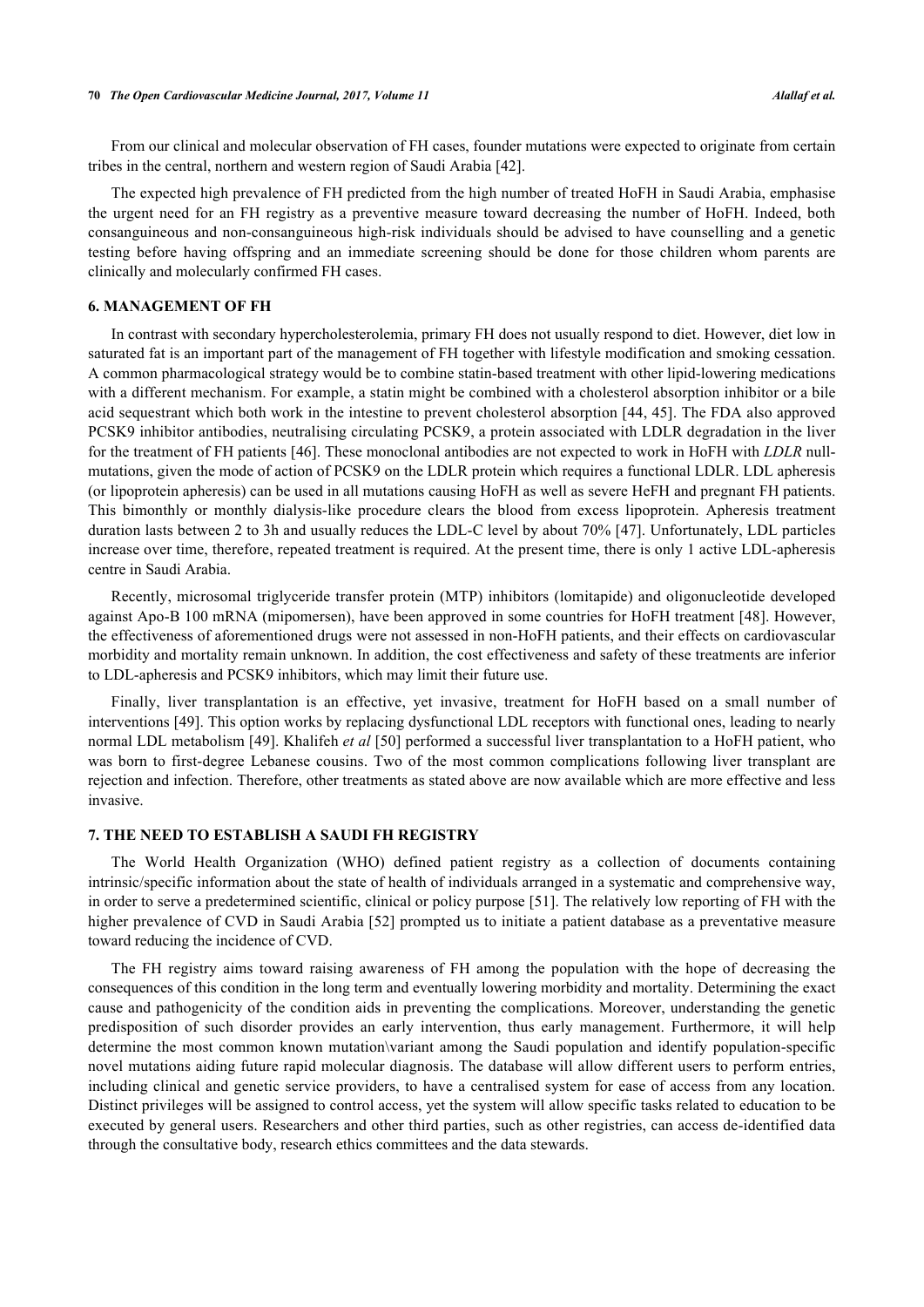The careful documentation of FH cases will allow for statically-improved studies, scientific collaborations, metaanalytical studies, and international clinical trials to take place in Saudi Arabia. The outcome from this registry should enable studies of the natural history of the disease within Saudi individuals, provide evidence for therapies and suggest methods for health economic refinements.

# **8. BUILDING THE SAUDI GENETIC DATABASE**

There is no standard basis for establishing FH registries since it is relatively an emerging field and each culture is unique. The International FH foundation lately set-up a very inclusive, well-designed, consensual guidance for FH managing based on an international viewpoint [[53\]](#page-8-14). This can be a convenient guidance for the promotion of a patient database at all stages as a first step towards initiating a full registry that can benefit more parties.

Targeted, universal, and opportunistic screening strategies using the DLCN [\[54](#page-9-0)] or Simon-Broome [[13\]](#page-6-12) criteria will be used to identify index FH cases in the Saudi population. Both can be an appropriate standard for initial clinical FH detection and can be compared and evaluated in a 5-year period for efficiency within the Saudi population. In this way, suspected cases of FH could be referred to lipid specialists if available locally. Genotype and phenotype assessment are ideal for all FH cases, but the phenotype test should be sufficient even if genotype testing are not feasible. Data collection will be performed at various sites in the country, mainly from lipid clinics and laboratories where genetic results are reported. Creating a web-based platforms will enable the Saudi FH patient database to be very interactive and accessible from different locations, with multiple-level private access for a broad range of users. In order to cover more FH cases from the various region, additional pages can be added to the registry with user groups being assigned appropriate upload and access privileges. Thus, many general practices regardless of their location can also contribute to the FH patient database. General practitioner (GP) entries will be of special interest since each GP will examine a spectrum of FH cases and by virtue of such service, the distant communication between patients and their practitioners will be shortened. The Saudi FH Database will be coordinated centrally in a manner consistent with accesses to cascade screening in order to ensure authenticity and accuracy of collected data. The minimum common data gathered for the Saudi FH Database will be guided by clinical and laboratory experts. Connection with other databases or registries and clinical cohort, both within Gulf region and worldwide will also ensure harmonisation of the data items.

## **9. GENETIC TESTING AND CASCADE SCREENING**

Genetic testing is critical for building the FH registry, as it increases the sensitivity of FH screening and identifies the underlying genotype of the population. Confirmation of FH diagnosis by genetic testing should be made after a referral from a lipid specialist or any equivalent. Screening for genetic mutations will include known FH genes (candidate genes) described above. If no mutations have been identified in these genes, a copy number variants search and whole-exome sequencing would be the next line of action. Cascade is the terminology describing the procedure where FH is explored in relatives of an FH case starting with the patient himself as an index case (the first individual with the clinical presentation of a disease in a pedigree) and then "cascading" throughout the rest of the extended family [\[55](#page-9-1)]. In cascade screening, first-, second-, and third-degree relatives, whether affected or not affected, should go through the test as they have 50%, 25% and 12.5% possibility of inheriting the mutation, respectively. Although HoFH can result from consanguineous breeding because of autozygosity, it can also arise from breeding between nonrelated HeFH individuals. Developing a database for such a high prevalent disease can highly improve the early detection of the disease. Furthermore, this project will support and justify universal screening of FH in children in Saudi Arabia (age range 2-9 years) as implemented in other countries.

#### **CONCLUSION**

The successful initiation of the FH registry relies on public awareness, starting with the families, physicians and government officials. Attention to the premature CVD risk associated with FH will eventually push for cascade screening. These objectives can be achieved by a strong pre-registry campaign (*e.g.* via the media) that could also eliminate cultural barriers hindering the establishment of a registry. This will also set the stage for the Gulf Countries Council (GCC) National FH registry and the regional Middle East and North Africa (MENA) FH registry in the longterm.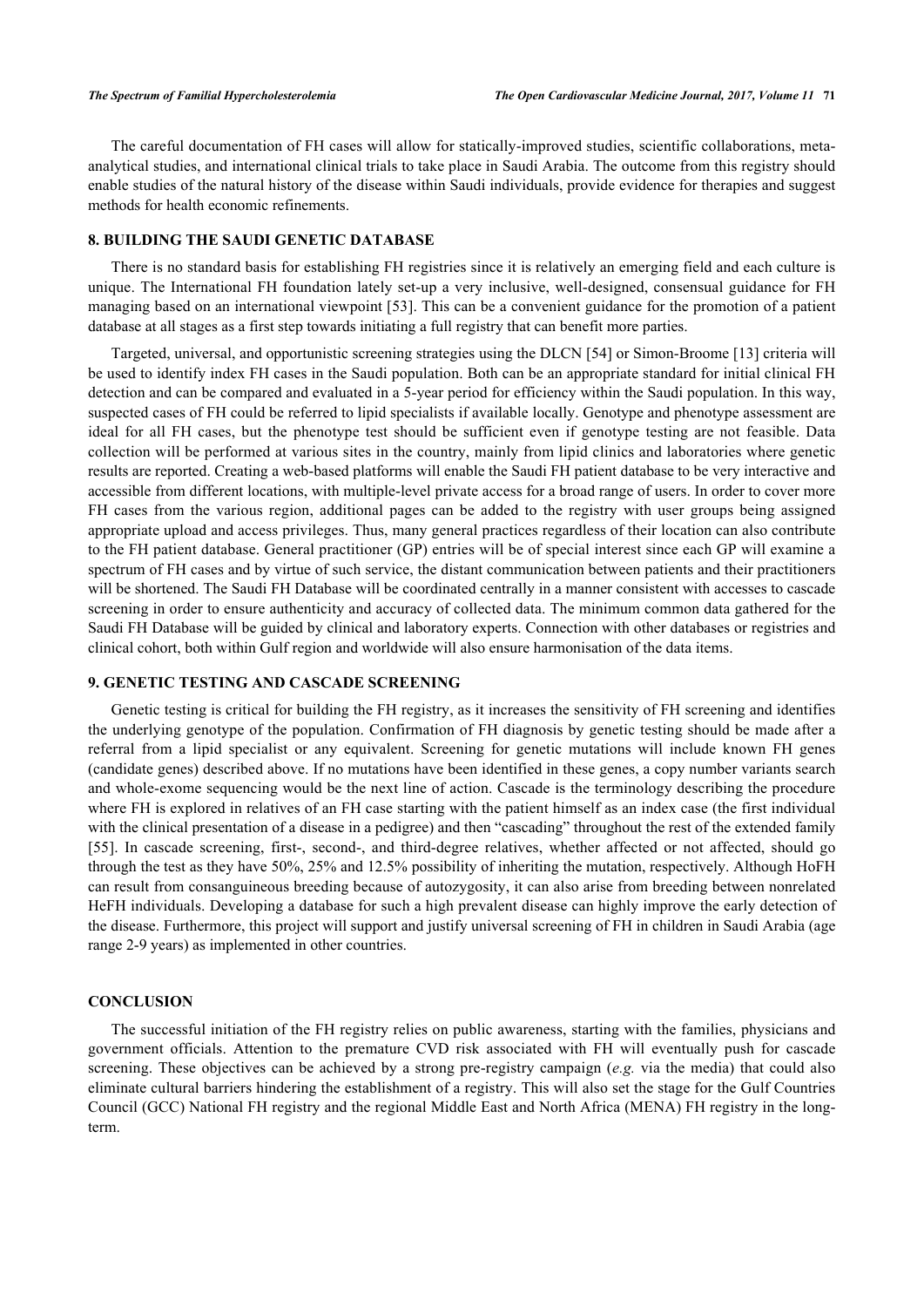# **CONSENT FOR PUBLICATION**

Not applicable.

# **CONFLICT OF INTEREST**

ZA and FA are sitting on the advisory board and delivering educational lectures for AMGEN and SANOFI pharmaceutical companies.

# **ACKNOWLEDGEMENTS**

Dr Awan was supported by the Deanship of Scientific Research (DSR), King Abdulaziz University, Jeddah, Saudi Arabia [Grant numbers: G-613-140-37]. Dr Alallaf was supported by the National Science, Technology, and Innovative Plan (MAARIFAH), Kingdom of Saudi Arabia [Grant numbers: 08-BIO34-10].

#### **REFERENCES**

- <span id="page-6-0"></span>[1] Brown MS, Goldstein JL. Expression of the familial hypercholesterolemia gene in heterozygotes: mechanism for a dominant disorder in man 1974; 185(4145): 61-3. Jul 5 [cited 2017 May 13]. Available at:<http://www.ncbi.nlm.nih.gov/pubmed/4366052> [\[http://dx.doi.org/10.1126/science.185.4145.61](http://dx.doi.org/10.1126/science.185.4145.61)]
- <span id="page-6-1"></span>[2] Innerarity TL, Weisgraber KH, Arnold KS, *et al.* Familial defective apolipoprotein B-100: low density lipoproteins with abnormal receptor binding. Proc Natl Acad Sci USA 1987; 84(19): 6919-23. [Internet]. [\[http://dx.doi.org/10.1073/pnas.84.19.6919](http://dx.doi.org/10.1073/pnas.84.19.6919)] [PMID: [3477815](http://www.ncbi.nlm.nih.gov/pubmed/3477815)]
- <span id="page-6-2"></span>[3] Abifadel M, Varret M, Rabès J-P, *et al.* Mutations in PCSK9 cause autosomal dominant hypercholesterolemia. Nat Genet 2003; 34(2): 154-6. [Internet].
	- [\[http://dx.doi.org/10.1038/ng1161\]](http://dx.doi.org/10.1038/ng1161) [PMID: [12730697](http://www.ncbi.nlm.nih.gov/pubmed/12730697)]
- <span id="page-6-3"></span>[4] Garcia CK, Wilund K, Arca M, Zuliani G, Fellin R, Maioli M, *et al.* Autosomal recessive hypercholesterolemia caused by mutations in a putative LDL receptor adaptor protein 2001. [\[http://dx.doi.org/10.1126/science.1060458](http://dx.doi.org/10.1126/science.1060458)]
- <span id="page-6-4"></span>[5] Filigheddu F, Quagliarini F, Campagna F, *et al.* Prevalence and clinical features of heterozygous carriers of autosomal recessive hypercholesterolemia in Sardinia. Atherosclerosis 2009; 207(1): 162-7. [\[http://dx.doi.org/10.1016/j.atherosclerosis.2009.04.027\]](http://dx.doi.org/10.1016/j.atherosclerosis.2009.04.027) [PMID: [19477448](http://www.ncbi.nlm.nih.gov/pubmed/19477448)]
- <span id="page-6-5"></span>[6] Nakane S, Matsumoto S, Takakura Y, Hashida M, Sezaki H. The accumulation mechanism of cationic mitomycin C-dextran conjugates in the liver: in-vivo cellular localization and in-vitro interaction with hepatocytes. J Pharm Pharmacol 1988; 40(1): 1-6. Jan [cited 2017 May 13]. Available from: <http://www.ncbi.nlm.nih.gov/pubmed/2452868>
- <span id="page-6-6"></span>[7] Kwiterovich PO Jr, Bachorik PS, Smith HH, *et al.* Hyperapobetalipoproteinaemia in two families with xanthomas and phytosterolaemia. Lancet 1981; 1(8218): 466-9. [\[http://dx.doi.org/10.1016/S0140-6736\(81\)91850-X\]](http://dx.doi.org/10.1016/S0140-6736(81)91850-X) [PMID: [6110091](http://www.ncbi.nlm.nih.gov/pubmed/6110091)]
- <span id="page-6-7"></span>[8] Yamamoto T, Yamashita T. Low-density lipoprotein apheresis using the Liposorber system: features of the system and clinical benefits. Ther Apher 1998; 2(1): 25-30. Available at:<http://www.ncbi.nlm.nih.gov/pubmed/10227785> [\[http://dx.doi.org/10.1111/j.1744-9987.1998.tb00069.x\]](http://dx.doi.org/10.1111/j.1744-9987.1998.tb00069.x)
- <span id="page-6-8"></span>[9] Burns JC, Shike H, Gordon JB, Malhotra A, Schoenwetter M, Kawasaki T. Sequelae of Kawasaki disease in adolescents and young adults. J Am Coll Cardiol 1996; 28(1): 253-9. Jul [cited 2017 May 13]. Available at: <http://www.ncbi.nlm.nih.gov/pubmed/8752822>
- <span id="page-6-9"></span>[10] Goldstein JL, Brown MS. Familial hypercholesterolemia: a genetic receptor disease. Hosp Pract (Off Ed) 1985; 20(11): 35-41-45-6. Nov 15 [cited 2017 May 14]. Available at:<http://www.ncbi.nlm.nih.gov/pubmed/3932389> [\[http://dx.doi.org/10.1080/21548331.1985.11703185\]](http://dx.doi.org/10.1080/21548331.1985.11703185)
- <span id="page-6-10"></span>[11] Hennekens CH. Risk factors for coronary heart disease in women. Cardiol Clin [Internet] 1998; 16(1): 1-8. Feb [cited 2017 May 13]. Available from: <http://www.ncbi.nlm.nih.gov/pubmed/9507775> [\[http://dx.doi.org/10.1016/S0733-8651\(05\)70378-7\]](http://dx.doi.org/10.1016/S0733-8651(05)70378-7)
- <span id="page-6-11"></span>[12] Henderson R, O'Kane M, McGilligan V, Watterson S. The genetics and screening of familial hypercholesterolaemia. J Biomed Sci 2016; 23: 39. [Internet]. [\[http://dx.doi.org/10.1186/s12929-016-0256-1\]](http://dx.doi.org/10.1186/s12929-016-0256-1) [PMID: [27084339](http://www.ncbi.nlm.nih.gov/pubmed/27084339)]
- <span id="page-6-12"></span>[13] Scientific Steering Committe on behalf of the Simon Broome Register Group. Risk of fatal coronary heart disease in familial hypercholesterolaemia. BMJ 1991; 303(October): 893-6. [PMID: [1933004\]](http://www.ncbi.nlm.nih.gov/pubmed/1933004)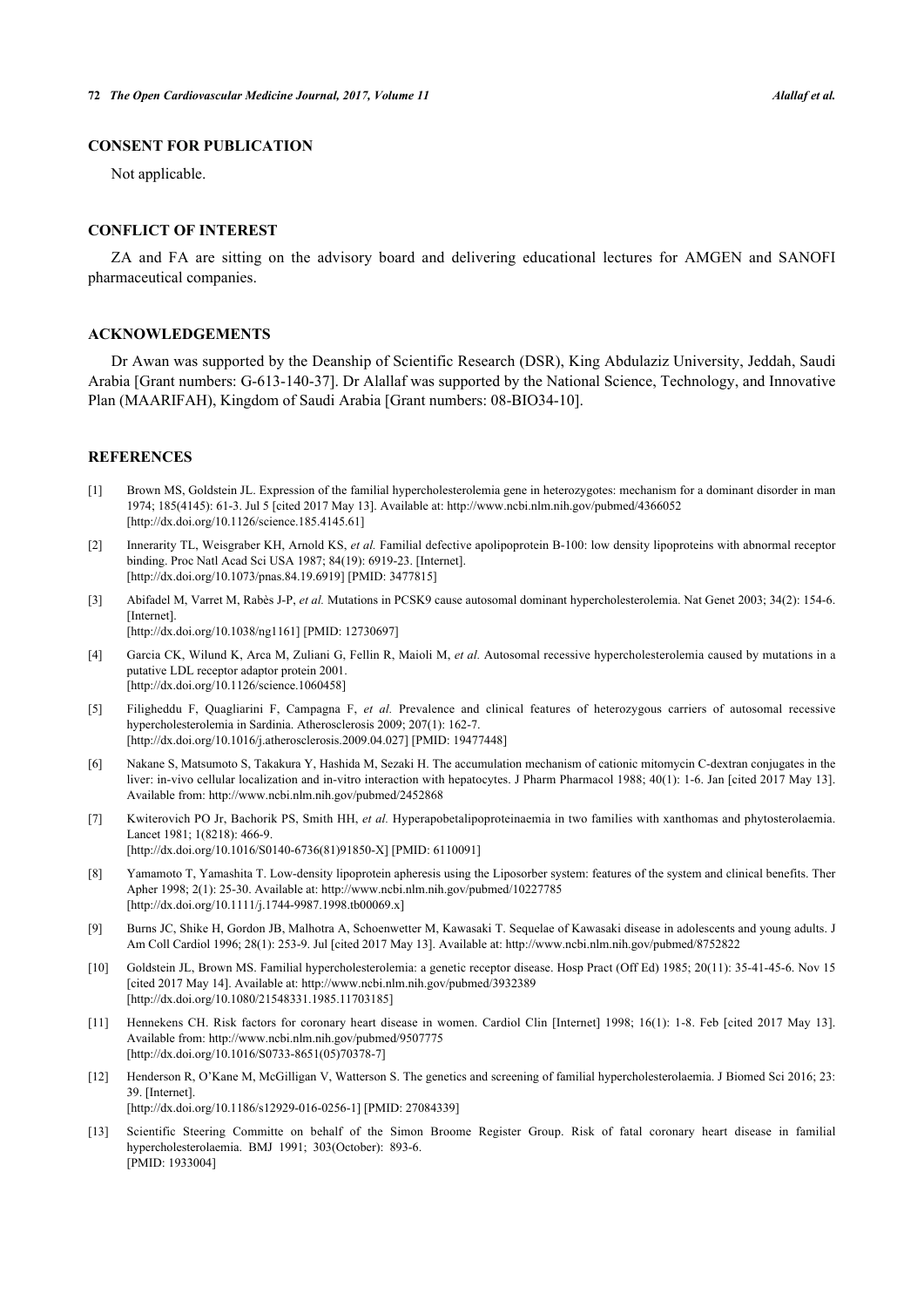- <span id="page-7-0"></span>[14] Nordestgaard BG, Chapman MJ, Humphries SE, Ginsberg HN, Masana L, Descamps OS, *et al.* Familial hypercholesterolaemia is underdiagnosed and undertreated in the general population: guidance for clinicians to prevent coronary heart disease: Consensus Statement of the European Atherosclerosis Society Eur Heart J [Internet] 2013; 34(45): 3478-568. Available from: <http://www.ncbi.nlm.nih.gov/pubmed/23956253>
- <span id="page-7-1"></span>[15] Bruckert E. Recommendations for the management of patients with homozygous familial hypercholesterolaemia: overview of a new European Atherosclerosis Society consensus statement. Atheroscler Suppl 2014; 15(2): 26-32. [Internet]. [\[http://dx.doi.org/10.1016/j.atherosclerosissup.2014.07.004\]](http://dx.doi.org/10.1016/j.atherosclerosissup.2014.07.004) [PMID: [25257074](http://www.ncbi.nlm.nih.gov/pubmed/25257074)]
- <span id="page-7-2"></span>[16] Nordestgaard BG, Chapman MJ, Ray K, Borén J, Andreotti F, Watts GF, *et al.* Lipoprotein(a) as a cardiovascular risk factor: current status. Eur Heart J [Internet] 2010; 31(23): 2844-97. Available from: <http://www.ncbi.nlm.nih.gov/pubmed/20965889>
- <span id="page-7-3"></span>[17] Brown MS, Goldstein JL. A receptor-mediated pathway for cholesterol homeostasis. Science [Internet] 1986; 232(4746): 34-7. Available from:<http://www.ncbi.nlm.nih.gov/pubmed/3513311> [\[http://dx.doi.org/10.1126/science.3513311](http://dx.doi.org/10.1126/science.3513311)]
- <span id="page-7-4"></span>[18] Leigh SE, Foster AH, Whittall RA, Hubbart CS, Humphries SE. Update and analysis of the University College London low density lipoprotein receptor familial hypercholesterolemia database. Ann Hum Genet 2008; 72(Pt 4): 485-98. [\[http://dx.doi.org/10.1111/j.1469-1809.2008.00436.x\]](http://dx.doi.org/10.1111/j.1469-1809.2008.00436.x) [PMID: [18325082](http://www.ncbi.nlm.nih.gov/pubmed/18325082)]
- <span id="page-7-5"></span>[19] Fokkema IF, den Dunnen JT, Taschner PE. LOVD: easy creation of a locus-specific sequence variation database using an "LSDB-in-a-box" approach. Hum Mutat 2005; 26(2): 63-8. [\[http://dx.doi.org/10.1002/humu.20201](http://dx.doi.org/10.1002/humu.20201)] [PMID: [15977173\]](http://www.ncbi.nlm.nih.gov/pubmed/15977173)
- <span id="page-7-6"></span>[20] Austin MA, Hutter CM, Zimmern RL, Humphries SE. Familial hypercholesterolemia and coronary heart disease: a HuGE association review. Am J Epidemiol 2004; 160(5): 421-9. [\[http://dx.doi.org/10.1093/aje/kwh237](http://dx.doi.org/10.1093/aje/kwh237)] [PMID: [15321838\]](http://www.ncbi.nlm.nih.gov/pubmed/15321838)
- <span id="page-7-7"></span>[21] Vega GL, Grundy SM. In vivo evidence for reduced binding of low density lipoproteins to receptors as a cause of primary moderate hypercholesterolemia. J Clin Invest 1986; 78(5): 1410-4. [\[http://dx.doi.org/10.1172/JCI112729\]](http://dx.doi.org/10.1172/JCI112729) [PMID: [3771801](http://www.ncbi.nlm.nih.gov/pubmed/3771801)]
- <span id="page-7-8"></span>[22] Austin MA, Hutter CM, Zimmern RL, Humphries SE. Genetic Causes of Monogenic Heterozygous Familial Hypercholesterolemia: A HuGE Prevalence Review. Am J Epidemiol [Internet] 2004; 160(5): 407-27. Available from:<http://www.ncbi.nlm.nih.gov/pubmed/15321837> [\[http://dx.doi.org/10.1093/aje/kwh236](http://dx.doi.org/10.1093/aje/kwh236)]
- <span id="page-7-9"></span>[23] Soutar AK, Naoumova RP, Traub LM. Genetics, clinical phenotype, and molecular cell biology of autosomal recessive hypercholesterolemia. Arterioscler Thromb Vasc Biol 2003; 23(11): 1963-70. [\[http://dx.doi.org/10.1161/01.ATV.0000094410.66558.9A](http://dx.doi.org/10.1161/01.ATV.0000094410.66558.9A)] [PMID: [12958046\]](http://www.ncbi.nlm.nih.gov/pubmed/12958046)
- <span id="page-7-10"></span>[24] Awan Z, Choi HY, Stitziel N, *et al.* APOE p.Leu167del mutation in familial hypercholesterolemia. Atherosclerosis 2013; 231(2): 218-22. [\[http://dx.doi.org/10.1016/j.atherosclerosis.2013.09.007\]](http://dx.doi.org/10.1016/j.atherosclerosis.2013.09.007) [PMID: [24267230](http://www.ncbi.nlm.nih.gov/pubmed/24267230)]
- <span id="page-7-11"></span>[25] Marduel M, Ouguerram K, Serre V, et al. Description of a large family with autosomal dominant hypercholesterolemia associated with the APOE p.Leu167del mutation. Hum Mutat 2013; 34(1): 83-7. [\[http://dx.doi.org/10.1002/humu.22215](http://dx.doi.org/10.1002/humu.22215)] [PMID: [22949395\]](http://www.ncbi.nlm.nih.gov/pubmed/22949395)
- <span id="page-7-12"></span>[26] Joseph L. The metabolic and molecular bases of inherited disease Familial hypercholesterolemia New York: In: McGraw-Hill McGraw-Hill. 2001; pp. 2863-3776.
- <span id="page-7-13"></span>[27] Goldberg AC, Robinson JG, Cromwell WC, Ross JL, Ziajka PE. Future issues, public policy, and public awareness of familial hypercholesterolemias: recommendations from the National Lipid Association Expert Panel on Familial Hypercholesterolemia. J Clin Lipidol 2011; 5(3)(Suppl.): S46-51. [\[http://dx.doi.org/10.1016/j.jacl.2011.04.002\]](http://dx.doi.org/10.1016/j.jacl.2011.04.002) [PMID: [21600529](http://www.ncbi.nlm.nih.gov/pubmed/21600529)]
- <span id="page-7-14"></span>[28] Sjouke B, Kusters DM, Kindt I, *et al.* Homozygous autosomal dominant hypercholesterolaemia in the Netherlands: prevalence, genotypephenotype relationship, and clinical outcome. Eur Heart J 2015; 36(9): 560-5. [\[http://dx.doi.org/10.1093/eurheartj/ehu058](http://dx.doi.org/10.1093/eurheartj/ehu058)] [PMID: [24585268\]](http://www.ncbi.nlm.nih.gov/pubmed/24585268)
- <span id="page-7-15"></span>[29] Moorjani S, Roy M, Gagné C, *et al.* Homozygous familial hypercholesterolemia among French Canadians in Québec Province. Arteriosclerosis 1989; 9(2): 211-6. [\[http://dx.doi.org/10.1161/01.ATV.9.2.211](http://dx.doi.org/10.1161/01.ATV.9.2.211)] [PMID: [2923577\]](http://www.ncbi.nlm.nih.gov/pubmed/2923577)
- <span id="page-7-16"></span>[30] Seftel HC, Baker SG, Jenkins T, Mendelsohn D. Prevalence of familial hypercholesterolemia in Johannesburg Jews. Am J Med Genet 1989; 34(4): 545-7. [\[http://dx.doi.org/10.1002/ajmg.1320340418\]](http://dx.doi.org/10.1002/ajmg.1320340418) [PMID: [2624266](http://www.ncbi.nlm.nih.gov/pubmed/2624266)]
- <span id="page-7-17"></span>[31] Seftel HC, Baker SG, Sandler MP, *et al.* A host of hypercholesterolaemic homozygotes in South Africa. BMJ 1980; 281(6241): 633-6. [Internet] [\[http://dx.doi.org/10.1136/bmj.281.6241.633](http://dx.doi.org/10.1136/bmj.281.6241.633)] [PMID: [7437743\]](http://www.ncbi.nlm.nih.gov/pubmed/7437743)
- <span id="page-7-18"></span>[32] Abifadel M, Rabès JP, Jambart S, *et al.* The molecular basis of familial hypercholesterolemia in Lebanon: spectrum of LDLR mutations and role of PCSK9 as a modifier gene. Hum Mutat 2009; 30(7): E682-91. [\[http://dx.doi.org/10.1002/humu.21002](http://dx.doi.org/10.1002/humu.21002)] [PMID: [19319977\]](http://www.ncbi.nlm.nih.gov/pubmed/19319977)
- <span id="page-7-19"></span>[33] Rubinsztein DC, van der Westhuyzen DR, Coetzee GA. Monogenic primary hypercholesterolaemia in South Africa. S Afr Med J 1994; 84(6):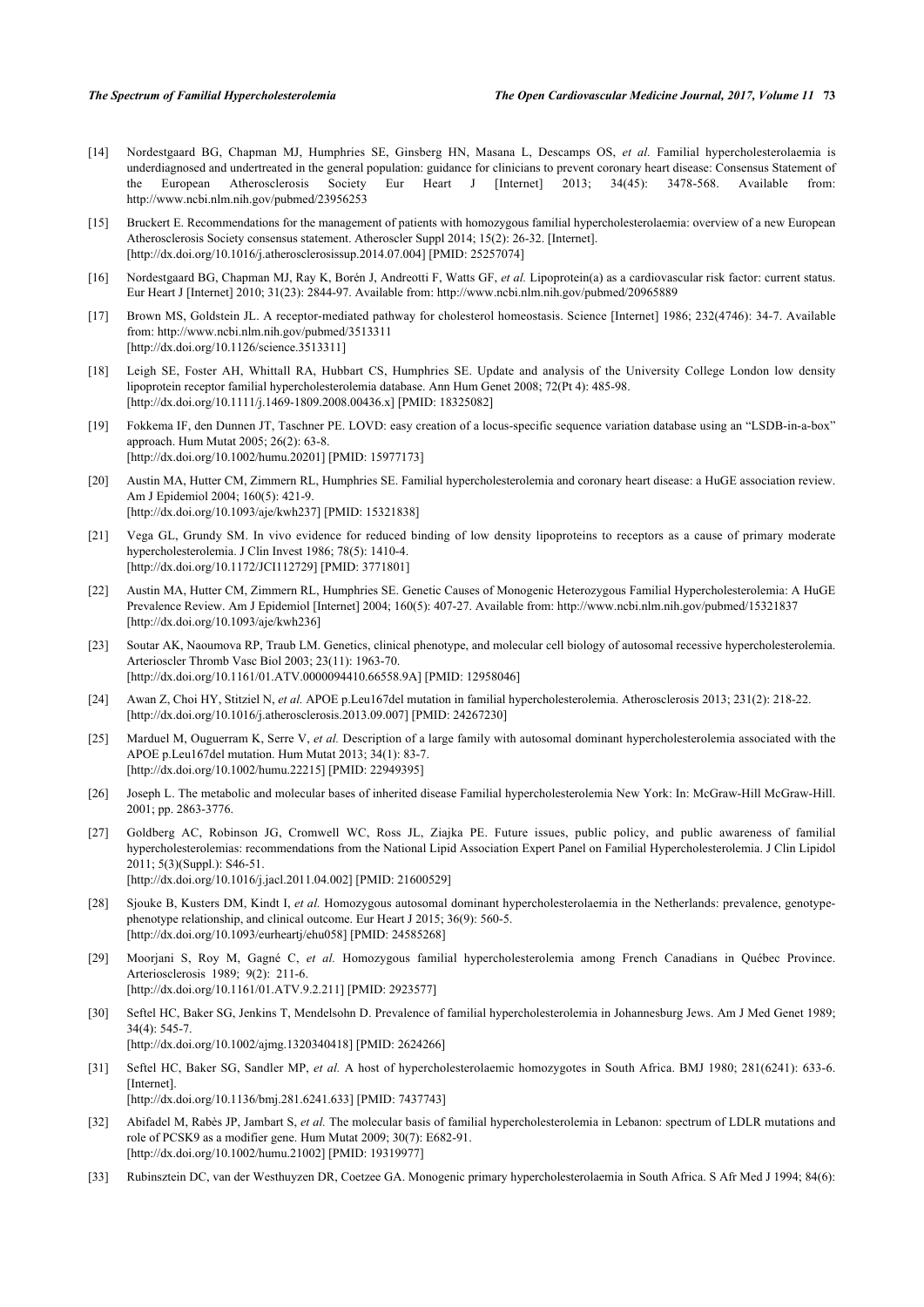339-44. [PMID: [7740380\]](http://www.ncbi.nlm.nih.gov/pubmed/7740380)

- <span id="page-8-0"></span>[34] Slimane MN, Pousse H, Maatoug F, Hammami M, Ben Farhat MH. Phenotypic expression of familial hypercholesterolaemia in central and southern Tunisia. Atherosclerosis 1993; 104(1-2): 153-8. [\[http://dx.doi.org/10.1016/0021-9150\(93\)90186-X](http://dx.doi.org/10.1016/0021-9150(93)90186-X)] [PMID: [8141839\]](http://www.ncbi.nlm.nih.gov/pubmed/8141839)
- <span id="page-8-1"></span>[35] Gudnason V, Sigurdsson G, Nissen H, Humphries SE. Common founder mutation in the LDL receptor gene causing familial hypercholesterolaemia in the Icelandic population. Hum Mutat 1997; 10(1): 36-44. [\[http://dx.doi.org/10.1002/\(SICI\)1098-1004\(1997\)10:1<36::AID-HUMU5>3.0.CO;2-K](http://dx.doi.org/10.1002/(SICI)1098-1004(1997)10:1<36::AID-HUMU5>3.0.CO;2-K)] [PMID: [9222758\]](http://www.ncbi.nlm.nih.gov/pubmed/9222758)
- <span id="page-8-2"></span>[36] Hyttinen L, Autti T, Rauma S, Soljanlahti S, Vuorio AF, Strandberg TE. White matter hyperintensities on T2-weighted MRI images among DNA-verified older familial hypercholesterolemia patients. Acta Radiol 2009; 50(3): 320-6. [\[http://dx.doi.org/10.1080/02841850802709227\]](http://dx.doi.org/10.1080/02841850802709227) [PMID: [19229678](http://www.ncbi.nlm.nih.gov/pubmed/19229678)]
- <span id="page-8-3"></span>[37] Fahed AC, Safa RM, Haddad FF, *et al.* Homozygous familial hypercholesterolemia in Lebanon: a genotype/phenotype correlation. Mol Genet Metab 2011; 102(2): 181-8. [\[http://dx.doi.org/10.1016/j.ymgme.2010.11.006](http://dx.doi.org/10.1016/j.ymgme.2010.11.006)] [PMID: [21145767\]](http://www.ncbi.nlm.nih.gov/pubmed/21145767)
- [38] Alharbi KK, Kashour TS, Al-Hussaini W, Al-Nbaheen M, Mohamed S, Hasanato RM, *et al.* Association of angiotensin converting enzyme gene insertion/deletion polymorphism and familial hypercholesterolemia in the Saudi population Lipids Health Dis [Internet] 2013; 12(1): 177. Dec 1 [cited 2017 May 14] Available from: <http://www.ncbi.nlm.nih.gov/pubmed/24289455>
- [39] Al-Allaf FA, Athar M, Abduljaleel Z, Bouazzaoui A, Taher MM, Own R, *et al.* Identification of a novel nonsense variant c1332dup, p(D445\*) in the LDLR gene that causes familial hypercholesterolemia Hum genome Var. 2014. 1:14021
- [40] Alharbi KK, Kashour TS, Al-Hussaini W, *et al.* Screening for genetic mutations in LDLR gene with familial hypercholesterolemia patients in the Saudi population. Acta Biochim Pol 2015; 62(3): 559-62. [\[http://dx.doi.org/10.18388/abp.2015\\_1015](http://dx.doi.org/10.18388/abp.2015_1015)] [PMID: [26345093\]](http://www.ncbi.nlm.nih.gov/pubmed/26345093)
- [41] Al-Allaf FA, Athar M, Abduljaleel Z, *et al.* Next generation sequencing to identify novel genetic variants causative of autosomal dominant familial hypercholesterolemia associated with increased risk of coronary heart disease. Gene 2015; 565(1): 76-84. [\[http://dx.doi.org/10.1016/j.gene.2015.03.064](http://dx.doi.org/10.1016/j.gene.2015.03.064)] [PMID: [25839937\]](http://www.ncbi.nlm.nih.gov/pubmed/25839937)
- <span id="page-8-4"></span>[42] Al-Allaf FA, Alashwal A, Abduljaleel Z, Taher MM, Siddiqui SS, Bouazzaoui A. Identification of a recurrent frameshift mutation at the LDLR exon 14 (c2027delG, p(G676Afs\*33)) causing familial hypercholesterolemia in Saudi Arab homozygous children Genomics [Internet] 2016; 107(1): 24-32. Jan [cited 2017 May 14] Available from:<http://www.ncbi.nlm.nih.gov/pubmed/26688439>
- [43] Al-Allaf FA, Alashwal A, Abduljaleel Z, Taher MM, Bouazzaoui A, Abalkhail H, *et al.* Compound heterozygous LDLR variant in severely affected familial hypercholesterolemia patient. Acta Biochim Pol 2016. [PMID: [27878139\]](http://www.ncbi.nlm.nih.gov/pubmed/27878139)
- <span id="page-8-5"></span>[44] Pahan K. Lipid-lowering drugs Cell Mol Life Sci [Internet] 2006. Available from: <http://www.ncbi.nlm.nih.gov/pubmed/16568248> [\[http://dx.doi.org/10.1007/s00018-005-5406-7\]](http://dx.doi.org/10.1007/s00018-005-5406-7)
- <span id="page-8-6"></span>[45] Familial hypercholesterolaemia: identification and management | Guidance and guidelines | NICE [cited 2017 May 14] Available from: <https://www.nice.org.uk/guidance/cg71>
- <span id="page-8-7"></span>[46] Couture P, Lamarche B. Ezetimibe and bile acid sequestrants: impact on lipoprotein metabolism and beyond. Curr Opin Lipidol 2013; 24(3): 227-32. [Internet]. [\[http://dx.doi.org/10.1097/MOL.0b013e3283613a55\]](http://dx.doi.org/10.1097/MOL.0b013e3283613a55) [PMID: [23571732](http://www.ncbi.nlm.nih.gov/pubmed/23571732)]
	-
- <span id="page-8-8"></span>[47] Mullard A. 2013 FDA drug approvals. Nat Rev Drug Discov 2014; 13(2): 85-9. [Internet]. [\[http://dx.doi.org/10.1038/nrd4239](http://dx.doi.org/10.1038/nrd4239)] [PMID: [24481294](http://www.ncbi.nlm.nih.gov/pubmed/24481294)]
- <span id="page-8-9"></span>[48] Tonkin AM, Watts GF, Blom D, Rader D, Stein E. Into the future: diversifying lipid management Lancet (London, England) [Internet] 2012; 380(9858): 1971-4. Dec 8 [cited 2017 May 14]. Available from:<http://www.ncbi.nlm.nih.gov/pubmed/23141810>
- <span id="page-8-10"></span>[49] Page MM, Ekinci EI, Jones RM, Angus PW, Gow PJ, O'Brien RC. Liver transplantation for the treatment of homozygous familial hypercholesterolaemia in an era of emerging lipid-lowering therapies. Intern Med J 2014; 44(6): 601-4. [\[http://dx.doi.org/10.1111/imj.12444](http://dx.doi.org/10.1111/imj.12444)] [PMID: [24946816](http://www.ncbi.nlm.nih.gov/pubmed/24946816)]
- <span id="page-8-11"></span>[50] Khalifeh M, Faraj W, Heaton N, Rela M, Sharara AI. Successful living-related liver transplantation for familial hypercholesterolemia in the Middle East. Transpl Int 2005; 17(11): 735-9. [\[http://dx.doi.org/10.1007/s00147-004-0791-7\]](http://dx.doi.org/10.1007/s00147-004-0791-7) [PMID: [15717219](http://www.ncbi.nlm.nih.gov/pubmed/15717219)]
- <span id="page-8-12"></span>[51] Taylan C, Schlune A, Meissner T. A??ukaitis K, Udink ten Cate FEA, Weber LT. Disease control via intensified lipoprotein apheresis in three siblings with familial hypercholesterolemia. J Clin Lipidol 2016. [\[http://dx.doi.org/10.1016/j.jacl.2016.08.006\]](http://dx.doi.org/10.1016/j.jacl.2016.08.006)
- <span id="page-8-13"></span>[52] Report on the state of the art of rare disease activities in europe of the european union committee of experts on rare diseases part iii : activities in eu member states and other european countries [cited 2017 may 14] 2011. Available from: [http://ec.europa.eu/health//sites/health/files/rare\\_diseases/docs/eucerd2011\\_report\\_state\\_of\\_art\\_raredis\\_activities\\_3.pdf](http://ec.europa.eu/health//sites/health/files/rare_diseases/docs/eucerd2011_report_state_of_art_raredis_activities_3.pdf)
- <span id="page-8-14"></span>[53] Bamimore MA, Zaid A, Banerjee Y, et al. Familial hypercholesterolemia mutations in the Middle Eastern and North African region: a need for a national registry. J Clin Lipidol 2015; 9(2): 187-94. [\[http://dx.doi.org/10.1016/j.jacl.2014.11.008\]](http://dx.doi.org/10.1016/j.jacl.2014.11.008) [PMID: [25911074](http://www.ncbi.nlm.nih.gov/pubmed/25911074)]